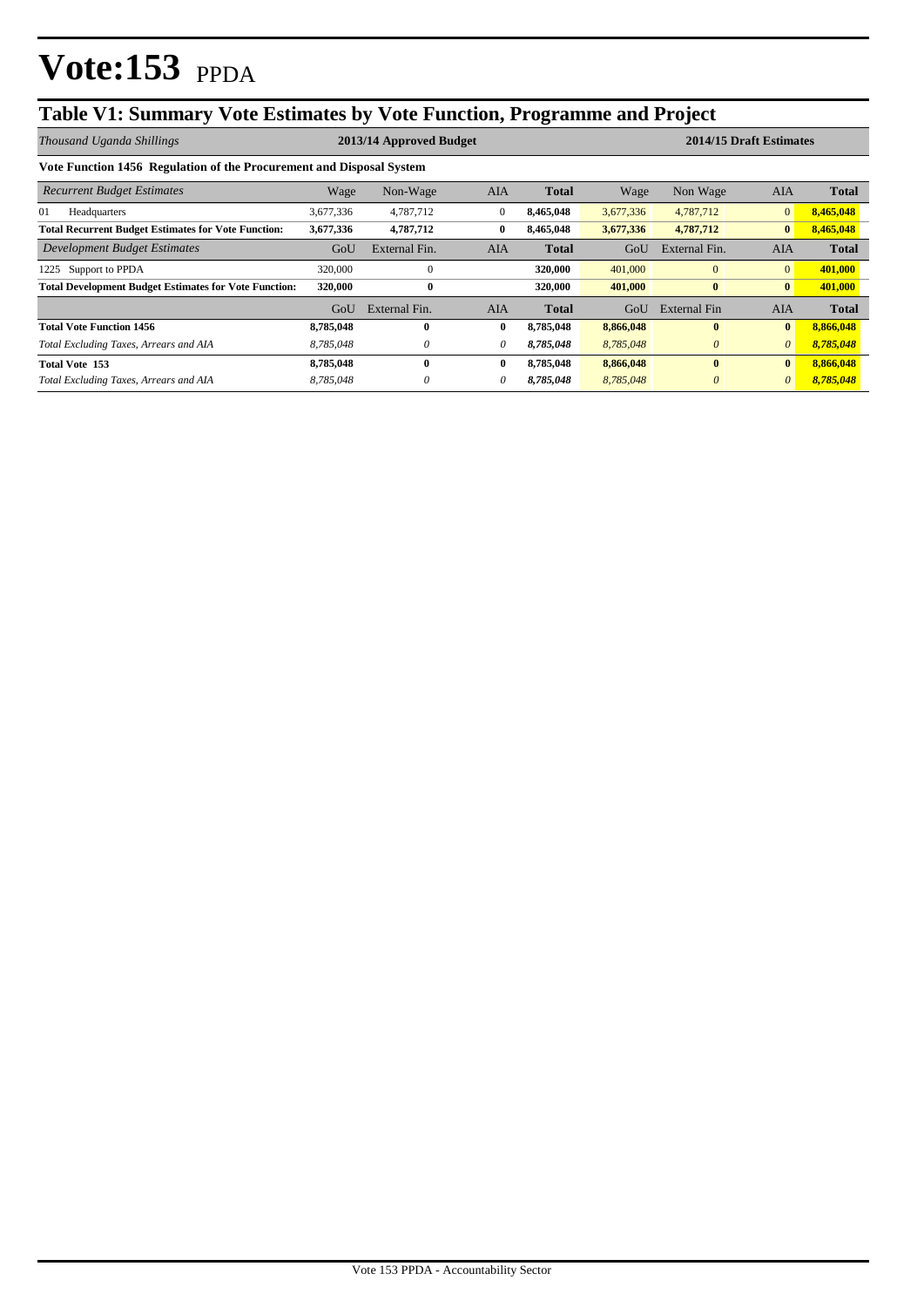## **Table V2: Summary Vote Estimates by Item**

| Thousand Uganda Shillings                                 | 2013/14 Approved Budget |                   |                  |              | 2014/15 Draft Estimates |                           |                       |                |
|-----------------------------------------------------------|-------------------------|-------------------|------------------|--------------|-------------------------|---------------------------|-----------------------|----------------|
|                                                           |                         | GoU External Fin. | AIA              | <b>Total</b> |                         | GoU External Fin.         | AIA                   | Total          |
| Employees, Goods and Services (Outputs Provided)          | 8,465,048               | 0                 | 0                | 8,465,048    | 8,465,048               | $\boldsymbol{\theta}$     | $\boldsymbol{\theta}$ | 8,465,048      |
| 211102 Contract Staff Salaries (Incl. Casuals, Temporary) | 3,677,336               | $\boldsymbol{0}$  | $\boldsymbol{0}$ | 3,677,336    | 3,677,336               | $\mathbf{0}$              | $\boldsymbol{0}$      | 3,677,336      |
| 211103 Allowances                                         | 156,529                 | $\boldsymbol{0}$  |                  | 156,529      | 245,195                 | $\mathbf{0}$              | $\mathbf{0}$          | 245,195        |
| 212101 Social Security Contributions                      | 369,794                 | $\overline{0}$    |                  | 369,794      | 410,404                 | $\mathbf{0}$              | $\mathbf{0}$          | 410,404        |
| 213001 Medical expenses (To employees)                    | 120,000                 | 0                 |                  | 120,000      | 120,000                 | $\mathbf{0}$              | $\bf{0}$              | 120,000        |
| 213002 Incapacity, death benefits and funeral expenses    | 10,000                  | $\overline{0}$    |                  | 10,000       | 10,000                  | $\mathbf{0}$              | $\mathbf{0}$          | 10,000         |
| 213004 Gratuity Expenses                                  | 899,362                 | 0                 |                  | 899,362      | 743,957                 | $\mathbf{0}$              | $\mathbf{0}$          | 743,957        |
| 221001 Advertising and Public Relations                   | 74,702                  | 0                 |                  | 74,702       | 45,000                  | $\mathbf{0}$              | $\boldsymbol{0}$      | 45,000         |
| 221002 Workshops and Seminars                             | 332,148                 | 0                 |                  | 332,148      | 299,752                 | $\mathbf{0}$              | $\mathbf{0}$          | 299,752        |
| 221003 Staff Training                                     | 67,458                  | 0                 |                  | 67,458       | 76,065                  | $\mathbf{0}$              | $\boldsymbol{0}$      | 76,065         |
| 221004 Recruitment Expenses                               | 25,000                  | $\boldsymbol{0}$  |                  | 25,000       | 65,000                  | $\mathbf{0}$              | $\mathbf{0}$          | 65,000         |
| 221006 Commissions and related charges                    | 50,000                  | 0                 |                  | 50,000       | 50,000                  | $\mathbf{0}$              | $\bf{0}$              | 50,000         |
| 221007 Books, Periodicals & Newspapers                    | 20,547                  | $\boldsymbol{0}$  |                  | 20,547       | 20,605                  | $\mathbf{0}$              | $\mathbf{0}$          | 20,605         |
| 221009 Welfare and Entertainment                          | 100,500                 | $\boldsymbol{0}$  |                  | 100,500      | 201,730                 | $\mathbf{0}$              | $\bf{0}$              | 201,730        |
| 221011 Printing, Stationery, Photocopying and Binding     | 176,900                 | $\boldsymbol{0}$  | $\boldsymbol{0}$ | 176,900      | 141,400                 | $\mathbf{0}$              | $\mathbf{0}$          | 141,400        |
| 221012 Small Office Equipment                             | 3,500                   | $\boldsymbol{0}$  |                  | 3,500        | 3,000                   | $\mathbf{0}$              | $\mathbf{0}$          | 3,000          |
| 221016 IFMS Recurrent costs                               | 6,000                   | $\boldsymbol{0}$  |                  | 6,000        | 6,000                   | $\mathbf{0}$              | $\boldsymbol{0}$      | 6,000          |
| 221017 Subscriptions                                      | 44,907                  | 0                 |                  | 44,907       | 30,000                  | $\mathbf{0}$              | $\mathbf{0}$          | 30,000         |
| 222001 Telecommunications                                 | 113,686                 | 0                 |                  | 113,686      | 180,000                 | $\mathbf{0}$              | $\bf{0}$              | 180,000        |
| 222002 Postage and Courier                                | 40,000                  | $\boldsymbol{0}$  |                  | 40,000       | 40,000                  | $\mathbf{0}$              | $\bf{0}$              | 40,000         |
| 223002 Rates                                              | 2,543                   | $\boldsymbol{0}$  |                  | 2,543        | 3,000                   | $\mathbf{0}$              | $\bf{0}$              | 3,000          |
| 223003 Rent – (Produced Assets) to private entities       | 486,599                 | $\boldsymbol{0}$  |                  | 486,599      | 488,600                 | $\mathbf{0}$              | $\bf{0}$              | 488,600        |
| 223004 Guard and Security services                        | 44,600                  | $\boldsymbol{0}$  |                  | 44,600       | 42,000                  | $\mathbf{0}$              | $\overline{0}$        | 42,000         |
| 223005 Electricity                                        | 56,000                  | $\boldsymbol{0}$  |                  | 56,000       | 66,000                  | $\mathbf{0}$              | $\bf{0}$              | 66,000         |
| 223006 Water                                              | 7,500                   | $\boldsymbol{0}$  |                  | 7,500        | 7,500                   | $\mathbf{0}$              | $\mathbf{0}$          | 7,500          |
| 224002 General Supply of Goods and Services               | 35,358                  | $\boldsymbol{0}$  |                  | 35,358       | $\mathbf{0}$            | $\mathbf{0}$              |                       | $\mathbf{0}$   |
| 224004 Cleaning and Sanitation                            | $\boldsymbol{0}$        | $\boldsymbol{0}$  |                  | $\bf{0}$     | 36,000                  | $\bf{0}$                  | $\boldsymbol{0}$      | 36,000         |
| 224005 Uniforms, Beddings and Protective Gear             | $\mathbf{0}$            | 0                 |                  | $\bf{0}$     | 4,000                   | $\mathbf{0}$              | $\mathbf{0}$          | 4,000          |
| 225001 Consultancy Services- Short term                   | 503,727                 | 0                 | $\boldsymbol{0}$ | 503,727      | 299,900                 | $\mathbf{0}$              | $\boldsymbol{0}$      | 299,900        |
| 226001 Insurances                                         | 68,693                  | $\boldsymbol{0}$  |                  | 68,693       | 74,250                  | $\mathbf{0}$              | $\mathbf{0}$          | 74,250         |
| 226002 Licenses                                           | 36,000                  | $\boldsymbol{0}$  |                  | 36,000       | 36,000                  | $\mathbf{0}$              | $\boldsymbol{0}$      | 36,000         |
| 227001 Travel inland                                      | 478,192                 | $\mathbf{0}$      | $\boldsymbol{0}$ | 478,192      | 532,940                 | $\mathbf{0}$              | $\bf{0}$              | 532,940        |
| 227002 Travel abroad                                      | 250,468                 | $\boldsymbol{0}$  |                  | 250,468      | 268,413                 | $\mathbf{0}$              | $\bf{0}$              | 268,413        |
| 227004 Fuel, Lubricants and Oils                          | 90,000                  | $\mathbf{0}$      |                  | 90,000       | 90,000                  | $\mathbf{0}$              | $\bf{0}$              | 90,000         |
| 228001 Maintenance - Civil                                | 4,000                   | $\boldsymbol{0}$  |                  | 4,000        | 5,000                   | $\mathbf{0}$              | $\mathbf{0}$          | 5,000          |
| 228002 Maintenance - Vehicles                             | 90,000                  | 0                 |                  | 90,000       | 110,000                 | $\mathbf{0}$              | $\boldsymbol{0}$      | <b>110,000</b> |
| 228003 Maintenance - Machinery, Equipment & Furniture     | 23,000                  | $\overline{0}$    |                  | 23,000       | 36,000                  | $\overline{0}$            | $\overline{0}$        | 36,000         |
| <b>Investment</b> (Capital Purchases)                     | 320,000                 | 0                 |                  | 320,000      | 401,000                 | $\boldsymbol{\theta}$     | $\boldsymbol{\theta}$ | 401,000        |
| 231004 Transport equipment                                | $\boldsymbol{0}$        | $\boldsymbol{0}$  |                  | $\bf{0}$     | 150,000                 | $\bf{0}$                  | $\boldsymbol{0}$      | 150,000        |
| 231005 Machinery and equipment                            | 218,500                 | $\boldsymbol{0}$  |                  | 218,500      | 140,000                 | $\boldsymbol{0}$          | $\mathbf{0}$          | 140,000        |
| 231006 Furniture and fittings (Depreciation)              | 101,500                 | $\boldsymbol{0}$  |                  | 101,500      | 30,000                  | $\boldsymbol{0}$          | $\mathbf{0}$          | 30,000         |
| 312204 Taxes on Machinery, Furniture & Vehicles           | $\mathbf{0}$            | $\boldsymbol{0}$  |                  | $\bf{0}$     | 81,000                  | $\boldsymbol{0}$          | $\mathbf{0}$          | 81,000         |
| <b>Grand Total Vote 153</b>                               | 8,785,048               | $\pmb{0}$         | $\pmb{0}$        | 8,785,048    | 8,866,048               | $\bf{0}$                  | $\bf{0}$              | 8,866,048      |
| Total Excluding Taxes, Arrears and AIA                    | 8,785,048               | 0                 | $\theta$         | 8,785,048    | 8,785,048               | $\boldsymbol{\mathit{0}}$ | $\boldsymbol{\theta}$ | 8,785,048      |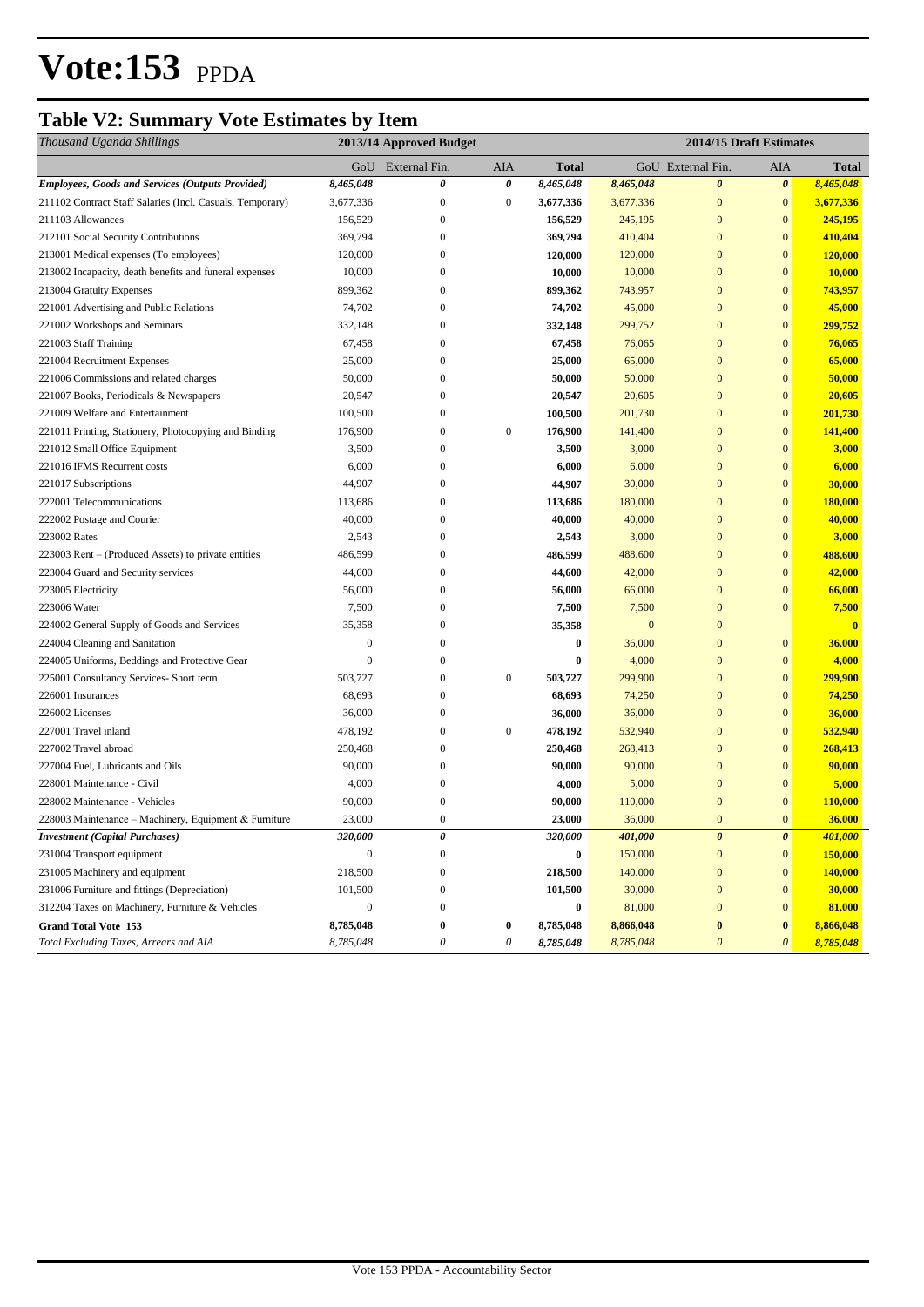## **Table V3: Detailed Estimates by Vote Function, Cost Centre, Output and Item**

### *Vote Function 1456 Regulation of the Procurement and Disposal System*

#### *Recurrent Budget Estimates*

#### **Programme 01 Headquarters**

| Thousand Uganda Shillings                                                               | 2013/14 Approved Budget              |                                      |                                      | 2014/15 Draft Estimates |                                      |                   |                              |                         |
|-----------------------------------------------------------------------------------------|--------------------------------------|--------------------------------------|--------------------------------------|-------------------------|--------------------------------------|-------------------|------------------------------|-------------------------|
| <b>Outputs Provided</b>                                                                 | Wage                                 | Non-Wage                             | AIA                                  | <b>Total</b>            | Wage                                 | Non Wage          | AIA                          | <b>Total</b>            |
| <b>Output:145601 Procurement Audit and Monitoring</b>                                   |                                      |                                      |                                      |                         |                                      |                   |                              |                         |
| 211102 Contract Staff Salaries (Incl. Casuals, T                                        | 973,150                              | $\boldsymbol{0}$                     | 0                                    | 973,150                 | 973,150                              | $\bf{0}$          | $\mathbf{0}$                 | 973,150                 |
| 212101 Social Security Contributions                                                    | $\boldsymbol{0}$                     | 76,048                               | $\boldsymbol{0}$                     | 76,048                  | $\mathbf{0}$                         | 92,450            | $\mathbf{0}$                 | 92,450                  |
| 213004 Gratuity Expenses                                                                | $\boldsymbol{0}$                     | 192,986                              | $\boldsymbol{0}$                     | 192,986                 | $\mathbf{0}$                         | 171,284           | $\mathbf{0}$                 | 171,284                 |
| 225001 Consultancy Services- Short term                                                 | $\boldsymbol{0}$                     | 210,000                              | $\boldsymbol{0}$                     | 210,000                 | $\mathbf{0}$                         | $\bf{0}$          | $\mathbf{0}$                 | $\overline{\mathbf{0}}$ |
| 227001 Travel inland                                                                    | $\boldsymbol{0}$                     | 315,851                              | $\boldsymbol{0}$                     | 315,851                 | $\mathbf{0}$                         | 321,380           | $\mathbf{0}$                 | 321,380                 |
| Total Cost of Output 145601:                                                            | 973,150                              | 794,885                              | 0                                    | 1,768,035               | 973,150                              | 585,113           | $\boldsymbol{\theta}$        | 1,558,263               |
| Output:145602 Capacity Building and Research                                            |                                      |                                      |                                      |                         |                                      |                   |                              |                         |
| 211102 Contract Staff Salaries (Incl. Casuals, T                                        | 455,650                              | $\boldsymbol{0}$                     | $\boldsymbol{0}$                     | 455,650                 | 455,650                              | $\boldsymbol{0}$  | $\mathbf{0}$                 | 455,650                 |
| 212101 Social Security Contributions                                                    | $\boldsymbol{0}$                     | 52,720                               | $\boldsymbol{0}$<br>$\boldsymbol{0}$ | 52,720                  | $\mathbf{0}$<br>$\mathbf{0}$         | 43,287<br>100,243 | $\mathbf{0}$<br>$\mathbf{0}$ | 43,287                  |
| 213004 Gratuity Expenses                                                                | $\boldsymbol{0}$<br>$\boldsymbol{0}$ | 133,810<br>257,068                   | $\boldsymbol{0}$                     | 133,810<br>257,068      | $\mathbf{0}$                         | 239,752           | $\mathbf{0}$                 | 100,243<br>239,752      |
| 221002 Workshops and Seminars                                                           | $\boldsymbol{0}$                     | 5,547                                | $\boldsymbol{0}$                     | 5,547                   | $\mathbf{0}$                         | $\bf{0}$          | $\mathbf{0}$                 | $\overline{\mathbf{0}}$ |
| 221007 Books, Periodicals & Newspapers<br>221011 Printing, Stationery, Photocopying and | $\boldsymbol{0}$                     | $\mathbf{0}$                         | $\boldsymbol{0}$                     | $\bf{0}$                | $\mathbf{0}$                         | 1,400             | $\mathbf{0}$                 | 1,400                   |
| 225001 Consultancy Services- Short term                                                 | $\boldsymbol{0}$                     | 59,602                               | $\boldsymbol{0}$                     | 59,602                  | $\mathbf{0}$                         | $\boldsymbol{0}$  | $\mathbf{0}$                 | $\overline{\mathbf{0}}$ |
| 227001 Travel inland                                                                    | $\boldsymbol{0}$                     | 19,900                               | $\boldsymbol{0}$                     | 19,900                  | $\mathbf{0}$                         | 23,600            | $\mathbf{0}$                 | 23,600                  |
| Total Cost of Output 145602:                                                            | 455,650                              | 528,647                              | 0                                    | 984,297                 | 455,650                              | 408,282           | $\boldsymbol{\theta}$        | 863,932                 |
| Output:145603 Legal and Advisory services                                               |                                      |                                      |                                      |                         |                                      |                   |                              |                         |
| 211102 Contract Staff Salaries (Incl. Casuals, T                                        | 661,350                              | $\boldsymbol{0}$                     | $\boldsymbol{0}$                     | 661,350                 | 661,350                              | $\boldsymbol{0}$  | $\mathbf{0}$                 | 661,350                 |
| 211103 Allowances                                                                       | $\boldsymbol{0}$                     | 27,354                               | $\boldsymbol{0}$                     | 27,354                  | $\mathbf{0}$                         | 27,120            | $\mathbf{0}$                 | 27,120                  |
| 212101 Social Security Contributions                                                    | $\boldsymbol{0}$                     | 68,967                               | $\boldsymbol{0}$                     | 68,967                  | $\mathbf{0}$                         | 62,828            | $\mathbf{0}$                 | 62,828                  |
| 213004 Gratuity Expenses                                                                | $\boldsymbol{0}$                     | 175,680                              | $\boldsymbol{0}$                     | 175,680                 | $\mathbf{0}$                         | 145,497           | $\bf{0}$                     | 145,497                 |
| 221001 Advertising and Public Relations                                                 | $\boldsymbol{0}$                     | 16,552                               | $\boldsymbol{0}$                     | 16,552                  | $\mathbf{0}$                         | $\boldsymbol{0}$  | $\mathbf{0}$                 | $\overline{\mathbf{0}}$ |
| 221006 Commissions and related charges                                                  | $\boldsymbol{0}$                     | 50,000                               | $\boldsymbol{0}$                     | 50,000                  | $\mathbf{0}$                         | 50,000            | $\bf{0}$                     | 50,000                  |
| 221011 Printing, Stationery, Photocopying and                                           | $\boldsymbol{0}$                     | 50,000                               | $\boldsymbol{0}$                     | 50,000                  | $\mathbf{0}$                         | 30,000            | $\mathbf{0}$                 | 30,000                  |
| 225001 Consultancy Services- Short term                                                 | $\boldsymbol{0}$                     | 123,301                              | $\boldsymbol{0}$                     | 123,301                 | $\mathbf{0}$                         | 62,400            | $\bf{0}$                     | 62,400                  |
| 227001 Travel inland                                                                    | $\boldsymbol{0}$                     | 75,944                               | $\boldsymbol{0}$                     | 75,944                  | $\mathbf{0}$                         | 120,960           | $\bf{0}$                     | 120,960                 |
| Total Cost of Output 145603:                                                            | 661,350                              | 587,798                              | 0                                    | 1,249,148               | 661,350                              | 498,805           | $\boldsymbol{\theta}$        | 1,160,155               |
| Output:145604 Finance and Administration                                                |                                      |                                      |                                      |                         |                                      |                   |                              |                         |
| 211102 Contract Staff Salaries (Incl. Casuals, T                                        | 1,128,400                            | $\boldsymbol{0}$                     | $\boldsymbol{0}$                     | 1,128,400               | 1,128,400                            | $\boldsymbol{0}$  | $\mathbf{0}$                 | 1,128,400               |
| 211103 Allowances                                                                       | $\boldsymbol{0}$                     | $\mathbf{0}$                         | $\boldsymbol{0}$                     | $\bf{0}$                | $\boldsymbol{0}$                     | 10,000            | $\bf{0}$                     | 10,000                  |
| 212101 Social Security Contributions                                                    | $\boldsymbol{0}$                     | 110,018                              | $\boldsymbol{0}$                     | 110,018                 | $\boldsymbol{0}$                     | 168,255           | $\mathbf{0}$                 | 168,255                 |
| 213001 Medical expenses (To employees)                                                  | $\boldsymbol{0}$                     | 120,000                              | $\boldsymbol{0}$                     | 120,000                 | $\mathbf{0}$                         | 120,000           | $\mathbf{0}$                 | 120,000                 |
| 213002 Incapacity, death benefits and funeral e                                         | $\boldsymbol{0}$                     | 10,000                               | $\boldsymbol{0}$                     | 10,000                  | $\mathbf{0}$                         | 10,000            | $\mathbf{0}$                 | 10,000                  |
| 213004 Gratuity Expenses                                                                | $\mathbf{0}$                         | 237,782                              | $\mathbf{0}$                         | 237,782                 | $\mathbf{0}$                         | 226,000           | $\overline{0}$               | 226,000                 |
| 221004 Recruitment Expenses                                                             | $\boldsymbol{0}$                     | 25,000                               | $\boldsymbol{0}$                     | 25,000                  | $\boldsymbol{0}$                     | 65,000            | $\bf{0}$                     | 65,000                  |
| 221007 Books, Periodicals & Newspapers                                                  | $\boldsymbol{0}$                     | 15,000                               | $\boldsymbol{0}$                     | 15,000                  | $\boldsymbol{0}$                     | 18,720            | $\mathbf{0}$                 | 18,720                  |
| 221009 Welfare and Entertainment                                                        | $\boldsymbol{0}$                     | 94,500                               | $\boldsymbol{0}$                     | 94,500                  | $\boldsymbol{0}$                     | 170,000           | $\mathbf{0}$                 | <b>170,000</b>          |
| 221011 Printing, Stationery, Photocopying and                                           | $\boldsymbol{0}$                     | 92,900                               | $\boldsymbol{0}$                     | 92,900                  | $\boldsymbol{0}$                     | 85,000            | $\mathbf{0}$                 | 85,000                  |
| 221012 Small Office Equipment                                                           | $\boldsymbol{0}$                     | 3,500                                | $\boldsymbol{0}$                     | 3,500                   | $\boldsymbol{0}$                     | 3,000             | $\mathbf{0}$                 | 3,000                   |
| 221016 IFMS Recurrent costs                                                             | $\boldsymbol{0}$                     | 6,000                                | $\boldsymbol{0}$                     | 6,000                   | $\boldsymbol{0}$                     | 6,000             | $\mathbf{0}$                 | 6,000                   |
| 222001 Telecommunications                                                               | $\boldsymbol{0}$                     | 113,686                              | $\boldsymbol{0}$                     | 113,686                 | $\boldsymbol{0}$                     | 160,000           | $\mathbf{0}$                 | 160,000                 |
| 222002 Postage and Courier                                                              | $\boldsymbol{0}$                     | 40,000                               | $\boldsymbol{0}$                     | 40,000                  | $\boldsymbol{0}$                     | 40,000            | $\mathbf{0}$                 | 40,000                  |
| 223002 Rates                                                                            | $\boldsymbol{0}$                     | 2,543                                | $\boldsymbol{0}$                     | 2,543                   | $\boldsymbol{0}$                     | 3,000             | $\mathbf{0}$                 | 3,000                   |
| 223003 Rent – (Produced Assets) to private enti                                         | $\boldsymbol{0}$                     | 486,599                              | $\boldsymbol{0}$                     | 486,599                 | $\boldsymbol{0}$                     | 488,600           | $\mathbf{0}$                 | 488,600                 |
| 223004 Guard and Security services                                                      | $\boldsymbol{0}$                     | 44,600                               | $\boldsymbol{0}$                     | 44,600                  | $\boldsymbol{0}$                     | 42,000            | $\mathbf{0}$                 | 42,000                  |
| 223005 Electricity                                                                      | $\boldsymbol{0}$                     | 56,000                               | $\boldsymbol{0}$                     | 56,000                  | $\boldsymbol{0}$                     | 66,000            | $\mathbf{0}$                 | 66,000                  |
| 223006 Water                                                                            | $\boldsymbol{0}$                     | 7,500                                | $\boldsymbol{0}$                     | 7,500                   | $\boldsymbol{0}$                     | 7,500             | $\mathbf{0}$                 | 7,500                   |
| 224002 General Supply of Goods and Services                                             | $\boldsymbol{0}$                     | 35,358                               | $\boldsymbol{0}$                     | 35,358                  | $\boldsymbol{0}$                     | $\bf{0}$          | $\mathbf{0}$                 | $\mathbf{0}$            |
| 224004 Cleaning and Sanitation                                                          | $\boldsymbol{0}$<br>$\boldsymbol{0}$ | $\boldsymbol{0}$<br>$\boldsymbol{0}$ | $\boldsymbol{0}$                     | $\bf{0}$                | $\boldsymbol{0}$                     | 36,000            | $\bf{0}$                     | 36,000                  |
| 224005 Uniforms, Beddings and Protective Gea                                            | $\boldsymbol{0}$                     | 67,500                               | $\boldsymbol{0}$<br>$\boldsymbol{0}$ | $\bf{0}$                | $\boldsymbol{0}$<br>$\boldsymbol{0}$ | 4,000<br>62,500   | $\mathbf{0}$<br>$\bf{0}$     | 4,000                   |
| 225001 Consultancy Services- Short term                                                 | $\boldsymbol{0}$                     | 68,693                               | $\boldsymbol{0}$                     | 67,500<br>68,693        | $\boldsymbol{0}$                     | 74,250            | $\mathbf{0}$                 | 62,500<br>74,250        |
| 226001 Insurances                                                                       |                                      |                                      |                                      |                         |                                      |                   |                              |                         |